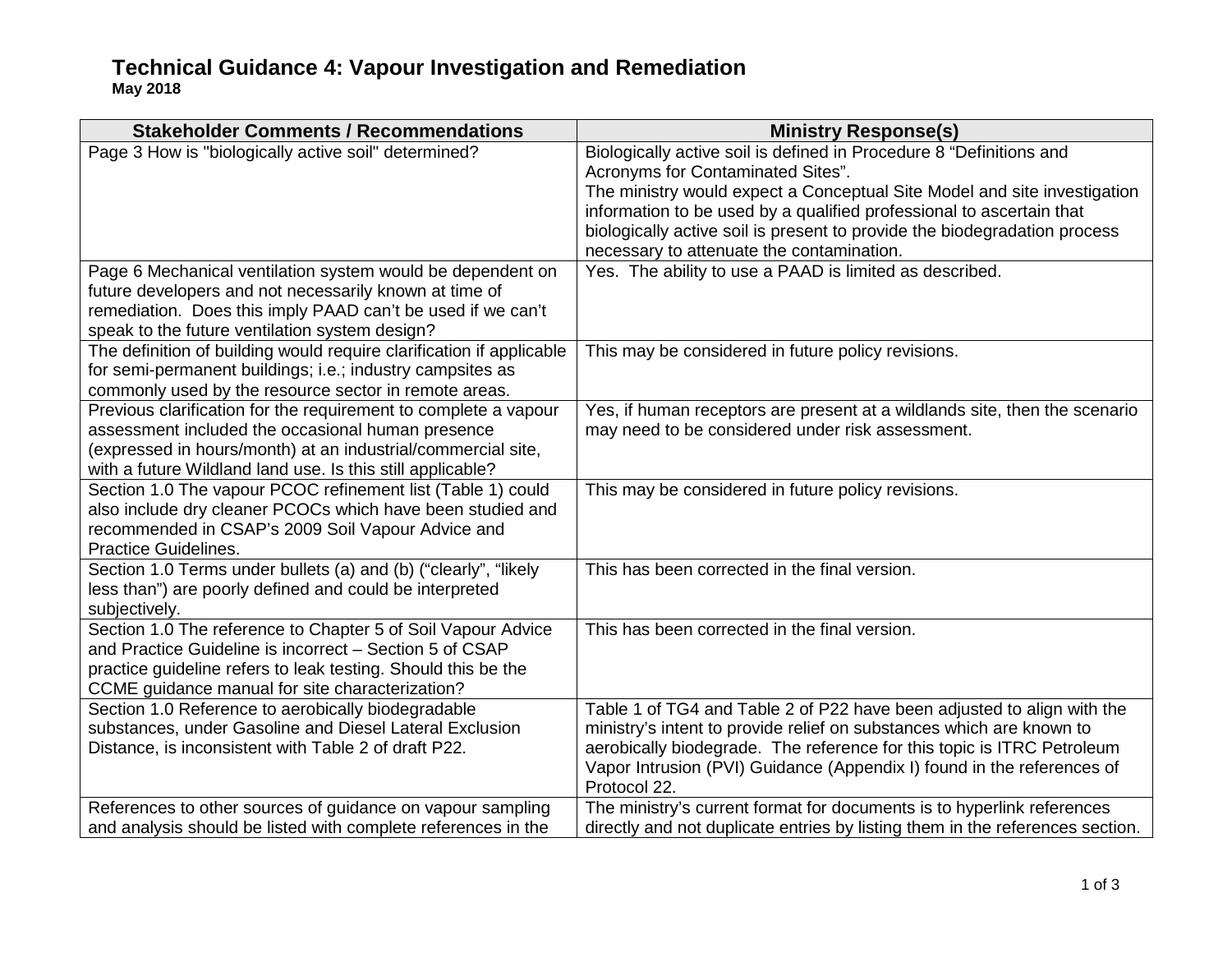## **Technical Guidance 4: Vapour Investigation and Remediation May 2018**

| <b>Stakeholder Comments / Recommendations</b>                                                                                                                                                                                                                                                                                                                                                                                                                                                                                                           | <b>Ministry Response(s)</b>                                                                                                                                                                                                                                                                                                                                                        |
|---------------------------------------------------------------------------------------------------------------------------------------------------------------------------------------------------------------------------------------------------------------------------------------------------------------------------------------------------------------------------------------------------------------------------------------------------------------------------------------------------------------------------------------------------------|------------------------------------------------------------------------------------------------------------------------------------------------------------------------------------------------------------------------------------------------------------------------------------------------------------------------------------------------------------------------------------|
| References section.                                                                                                                                                                                                                                                                                                                                                                                                                                                                                                                                     |                                                                                                                                                                                                                                                                                                                                                                                    |
| Section 3.0 Under risk management using mechanical<br>ventilation, who is responsible to sign and seal the statement of<br>assurance that the system will achieve its "design objectives"?                                                                                                                                                                                                                                                                                                                                                              | A qualified professional engineer. This has been clarified in the final<br>version of the Technical Guidance.                                                                                                                                                                                                                                                                      |
| Section 3.0 Mechanical systems installed in parkades for air<br>exchange do not have 'design objectives' for vapour risk<br>mitigation from volatile subsurface COCs. The goal and<br>objectives are similarly not developed for subsurface<br>contamination issues. It is our understanding that the parkade<br>VAFs were calculated on the basis of the air exchange<br>capability of these mechanical systems as well as the limited<br>duration of exposure to humans. Is the air exchange design<br>objective sufficient to meet this requirement? | The understanding presented regarding derivation of the parkade VAF<br>adjustment is incorrect. Please refer to the 2011 Golder / SABCS<br>derivation document for details.<br>Mechanical ventilation systems do have design objectives for air<br>exchange, which forms the basis of the PAAD.<br>Yes, air exchange design objectives are sufficient to meet this<br>requirement. |
| Section 3.0 Need to specify that the recommendation for a risk-<br>based CoC can be made by a numerical AP only for<br>mechanical ventilation systems contemplated under this<br>section (i.e. for parkades etc.)                                                                                                                                                                                                                                                                                                                                       | This is explained in TG4 on page 6: a recommendation for a CoC based<br>on risk-based standards for vapour where vapour contamination is risk-<br>managed via mechanical ventilation may be made by a Numerical<br>Standards AP.                                                                                                                                                   |
| Section 3.0 The implication is that a PAAD can only be used in<br>a risk-based submission. If the use of the PAAD still resulted in<br>concentrations in excess of the standards, this would then be<br>carried forward for quantitative assessment in the RA.<br>Presumably this would then revert to a risk AP? Also, it should<br>be madclear that the RA would have to be limited to this one<br>medium/pathway.                                                                                                                                    | Agreed. Where vapour assessment guidance is lacking or considered<br>inappropriate, qualified professionals should exercise defensible and<br>documented professional judgement.                                                                                                                                                                                                   |
| Page 3 As in Protocol 22, how would the presence of<br>biologically active soil in lateral direction be demonstrated (i.e.<br>how many samples per unit distance are required)?                                                                                                                                                                                                                                                                                                                                                                         | The ministry would expect a Conceptual Site Model and site investigation<br>information to be used by a qualified professional to ascertain that<br>biologically active soil is present to provide the biodegradation process<br>necessary to attenuate the contamination.                                                                                                         |
| My comment is about the screening part re fuel PCOCs, as<br>that subject comes up a lot even within our firm.                                                                                                                                                                                                                                                                                                                                                                                                                                           | The ministry has provided clarification in the final version of Technical<br>Guidance.                                                                                                                                                                                                                                                                                             |
| From past discussions, I believe the MoE's intent with that<br>section in regards to whether you can screen out the table 1                                                                                                                                                                                                                                                                                                                                                                                                                             | The ministry allows the PCOCs listed in Table 1 of Technical Guidance 4<br>and Table 2 of Protocol 22 to be utilized irrespective of the origination of                                                                                                                                                                                                                            |